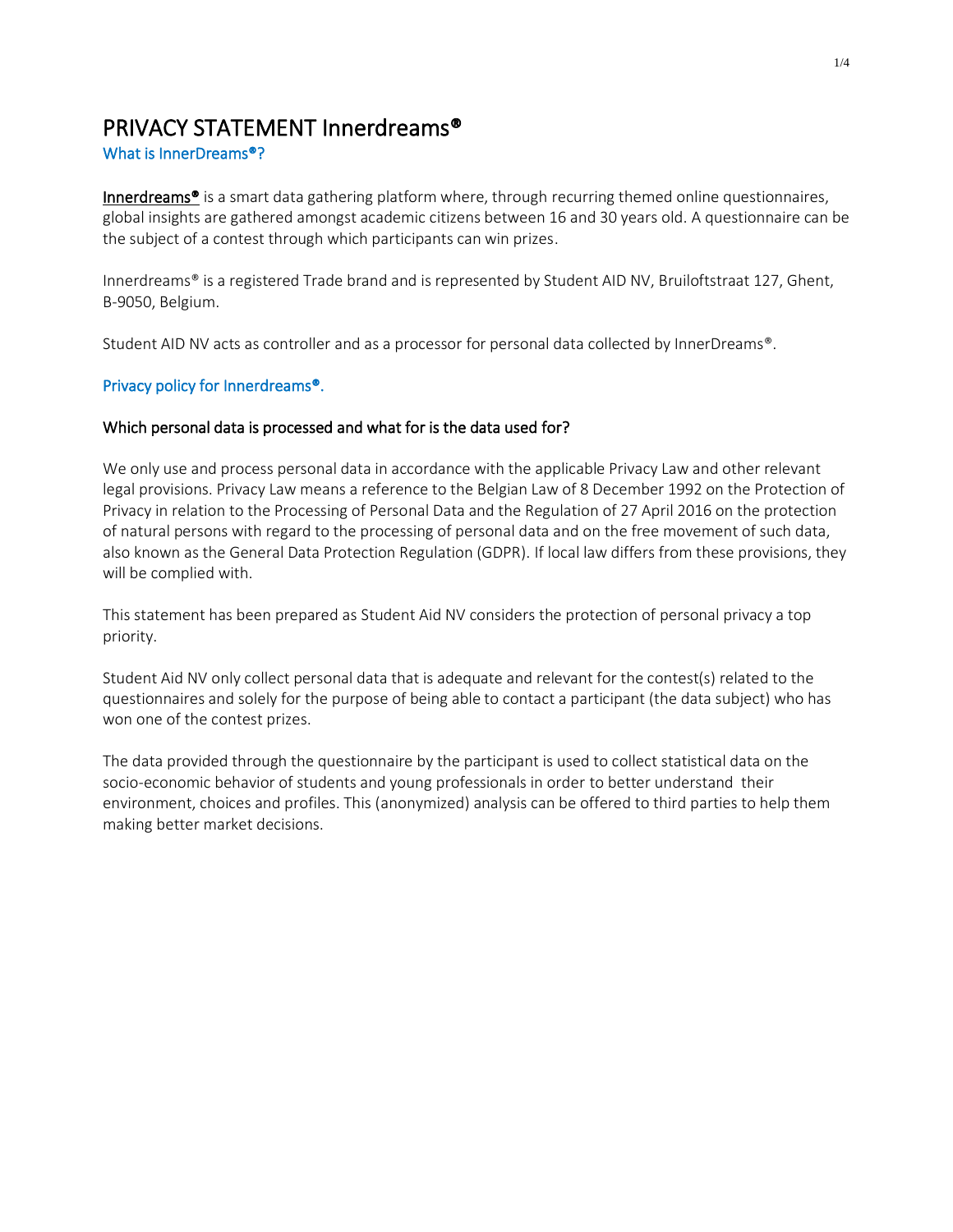The following categories of personal data are processed:

Personal identification data (surname, first name); Contact data (telephone number or email address, sex, age group, memberships student unions); Electronic identification data (IP address, cookies, pixels); Personal data (education, school, country of origin).

#### Storage and removal of personal data

.

All personal data of Innerdreams® participants is stored in a database controlled by Student Aid NV, B-9050 Ghent, Bruilofstraat 127. The database is hosted in a data center located in the EU.

Every contest has an end date as mentioned in the Contest Rules (accessible at the start of each questionnaire).

Personal data of participants to a contest related to a questionnaire will be deleted from our database as soon as the contest ends, unless participants are prize winners.

Personal data of prize winners will be removed from our database after all prizes have been redeemed. In case prize winners haven't showed up to claim their prizes within 6 months after the end of a contest, all personal data of the prize winners will be deleted.

Personal data of a participant will only be transferred to external organization when the participant opted in for a call to action that requires the personal data to (e.g. membership of a loyalty program). Without explicit consent no personal data will be transferred to any external organization, except as necessary to handle prizes for winners.

We will timely remove and destroy irrelevant data. Personal data will be stored only to be able to provide and offer our services and/or as required by law.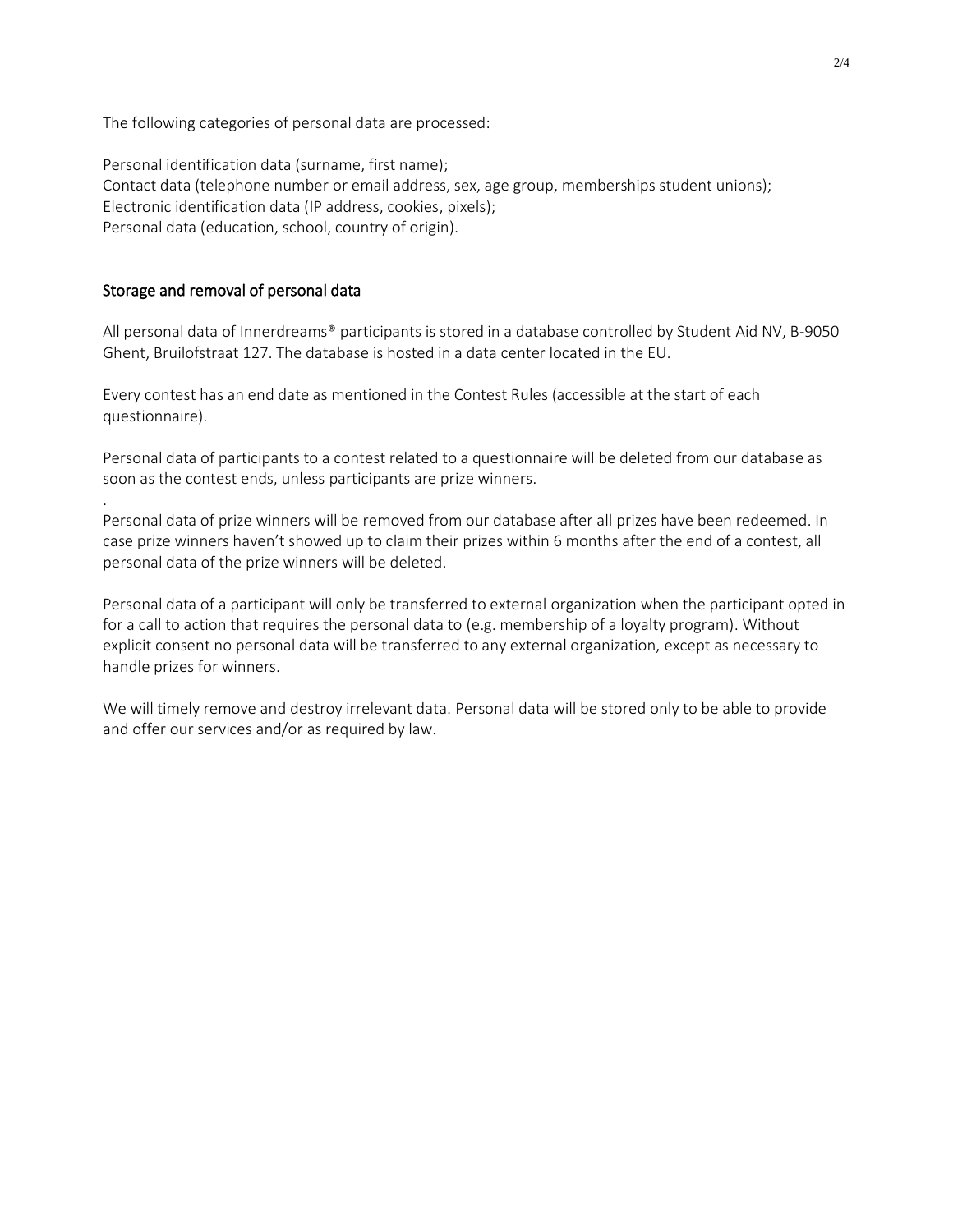#### Rights of participants

In compliance with GDPR regulation Article 13, paragraph 2b, any data subject has the right to revoke consent to store personal data, to request rectification or erasure of personal data or restriction of processing concerning the data subject or to object to processing as well as the right to data portability.

To exercise the above-mentioned rights, participants/data subjects must contact Student Aid by e-mail [questions@guidata.info](https://guidooh.sharepoint.com/sites/Guidata/Gedeelde%20documenten/Social%20Samba/questions@guidata.info) or by letter at Student Aid NV, B-9050 Ghent, Bruiloftstraat 127, Belgium.

Participants requesting the erasure of their personal data will no longer be eligible to win prizes.

In accordance with GDPR regulation Article 13, paragraph 2d, data subjects have the right to file a complaint to a supervisory authority.

The Data Protection Officer can be contacted by e-mail: [dpo@guidata.info.](mailto:dpo@guidata.info)